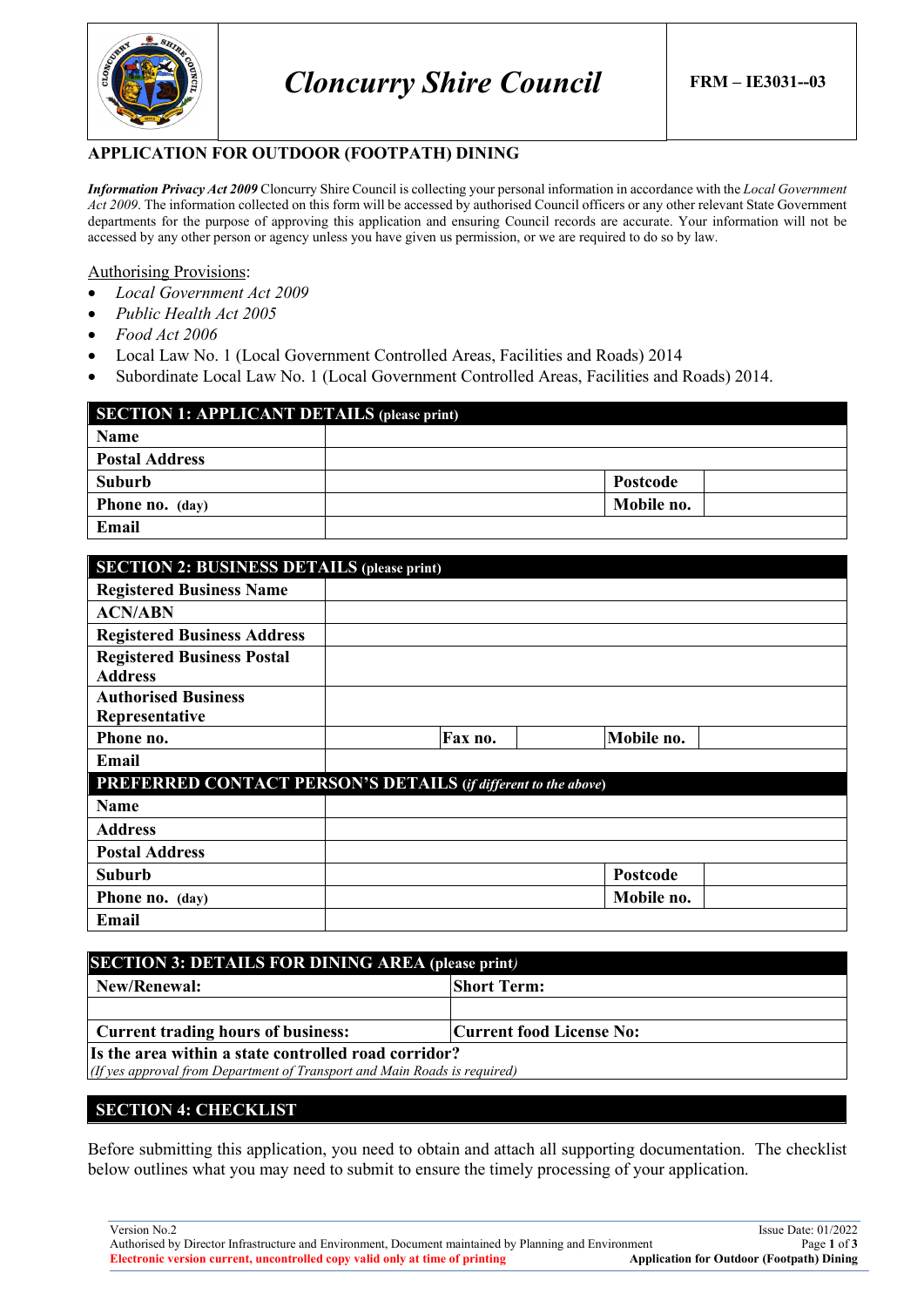

# *Cloncurry Shire Council* **FRM – IE3031--03**

|                                                                                                                                                                                                                  | Yes | No |
|------------------------------------------------------------------------------------------------------------------------------------------------------------------------------------------------------------------|-----|----|
| Completed application form                                                                                                                                                                                       |     |    |
| Please provide a detailed site plan indicating the following                                                                                                                                                     |     |    |
| a clear pedestrian thoroughfare<br>$\bullet$                                                                                                                                                                     |     |    |
| site boundaries, outlines of buildings and the use of the adjoining properties<br>$\bullet$                                                                                                                      |     |    |
| an outline of the area intended to be used (including its size)<br>٠                                                                                                                                             |     |    |
| the position of screens, permanent fixtures (such as umbrellas and awnings)<br>$\bullet$<br>and any other fixtures                                                                                               |     |    |
| the access and exit points of the building near the intended footpath dining area<br>٠                                                                                                                           |     |    |
| details of any loading zones, bus zones, trees, planter boxes, fire hydrants,<br>٠<br>transformers, telephone booths, mailboxes, bus seats and shelters, rubbish bins,<br>pillars, posts, and other obstructions |     |    |
| Coloured photographs or brochures of the furniture, accessories or fittings<br>$\bullet$<br>you intend to place on the footpath                                                                                  |     |    |
| Sign illustration and construction details<br>٠                                                                                                                                                                  |     |    |
| Evidence of Public liability insurance<br>$\bullet$                                                                                                                                                              |     |    |
| Correct fee enclosed                                                                                                                                                                                             |     |    |
|                                                                                                                                                                                                                  |     |    |

### **SECTION 5: DECLARATION & SIGNATURE**

To the Chief Executive Officer, Cloncurry Shire Council

I make application under Cloncurry Shire Council Local Law No. 1 (Administration) 2016 and Cloncurry Shire Council Local Law No. 11 (Local Government Controlled Areas and Roads) 2016 for approval of the outdoor dining.

If the application is made by a corporation or incorporated association, the person signing the form must occupy a position that is legally entitled to make an application on behalf of the corporation or incorporated association.

I acknowledge that the application fee may not be refundable if assessment of the application has commenced. The application fee includes one inspection, any additional inspections may incur further fees.

I declare that the information provided by me in this application is true and correct and I consent to the making of enquiries and exchange of information with authorities of any Local, State/Territory or

Commonwealth Department in regard to any matters relevant to this application.

I am aware that it is an offence to knowingly provide false or misleading information. I am also aware that it is an offence to commence this activity without the appropriate approval.

| Applicant's full name        |      |  |
|------------------------------|------|--|
| <b>Applicant's signature</b> | Date |  |

**Note:** If required information is not submitted in full within 20 business days of the date of the request, the application will be deemed incomplete and another Outdoor Dining Application will be required with an additional fee.